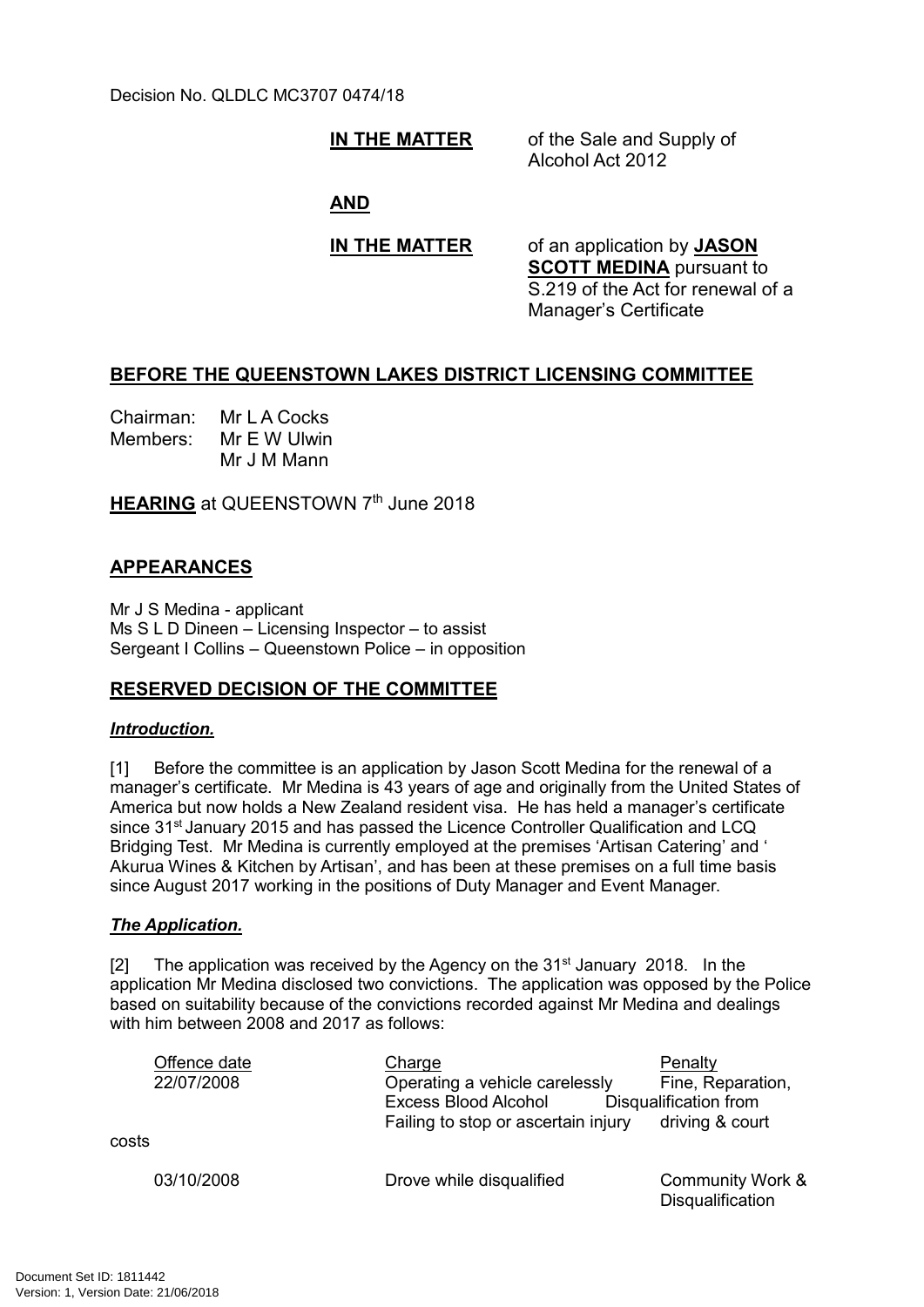29/02/2016 Excess Blood Alcohol Fine &

#### **Disqualification**

[3] When giving evidence Mr Medina told us his passion has always been the hospitality industry and has worked in hospitality for 28 years. He acknowledged he is an alcoholic and after the drink driving offence in 2008 engaged with Alcoholics Anonymous and started a journey of sobriety. However, after six years of sobriety he started drinking again and everything went wrong culminating in the 2016 accident and another drink driving offence. At this point, Mr Medina became associatied with the Salvation Army and completed 'The Bridge' drug and alcohol patient treatment program in Dunedin in May 2017. He chose this program because he believed it was more successful, but he has become a solid member of Queenstown AA and has started two daytime AA meetings for the benefit of hospitality workers. He believes his bad experience with alcohol enables him to spot problem drinkers and intervene appropriately when necessary.

[4] Mr Medina has the support of his employer, Ms Debbie Pickens who attended the hearing and gave evidence. Ms Pickens told us she knew of Mr Medina's alcohol problems before employing him and was confident he would stay sober and she was commited to supporting him. He works in a combination role as the Event Manager for Artisan Caterers and as a Duty Manager in the Akurua Wines & Kitchen by Artisan. Ms Pickens indicated he is exceptional at his job and many of the positive social media feedback comments mention Mr Medina as making the difference. The Managers Certificate is very important for his roles but if it was not renewed, she would still employ him.

[5] In response to questions, Ms Pickens told us that Mr Medina had never let her down and although there are strict guidelines, there was no special treatment for him. She did not have concerns about him having a relapse and is comfortable leaving him in sole charge, noting that the liquor licences they operate under always end around midnight.

[6] The reference provided by Kimberley Bright, Catering Manager for Artisan Catering, states that 'Jason is a strong leader with a positive attitude. His level of service is always of a high standard, efficient and professional yet with a friendly manner'. Mr Medina provided a further reference from Blue Kanu dated 6<sup>th</sup> March 2014. In this reference, Karen Hattaway, Director of Hattaway Hospitality Group wrote: 'I have always found him to be reliable, sensible and responsible in this trusted position in the company'.

[7] Mr Medina was also supported at the hearing by Mrs Marchand from the Salvation Army. She told us she had known him when he was drinking and helped him into 'The Bridge' program. She considered that he was incredibly respectful and keen to use his experience to help others. In her words, 'he can give back what he has walked through'.

## *The Police Opposition.*

[8] The Police opposed the application on the grounds of the applicant's suitability as well as the convictions and other concerning incidents. Sergeant Collins submitted that in addition to the convictions listed above, the Police have dealt with Mr Medina on a number of accasions between 2008 and 2017, with multiple incidents during 2016 and 2017 where friends of Mr Medina had been concerned about his welfare and called the Police. In most of these cases Mr Medina was located very intoxicated and very emotional or unable to care for himself and required hospitalisation or being held at the Police Station for detox. The most recent incident was in May 2017.

[9] Sgt Collins further submitted the Police had concerns about the suitability of Mr Medina because almost every conviction and incident involved excessive consumption of alcohol. He did not consider alcoholism and a hospitality vocation a good mix. Sgt Collins noted that the Authority has made it clear in previous decisions that the holder of a manager's certificate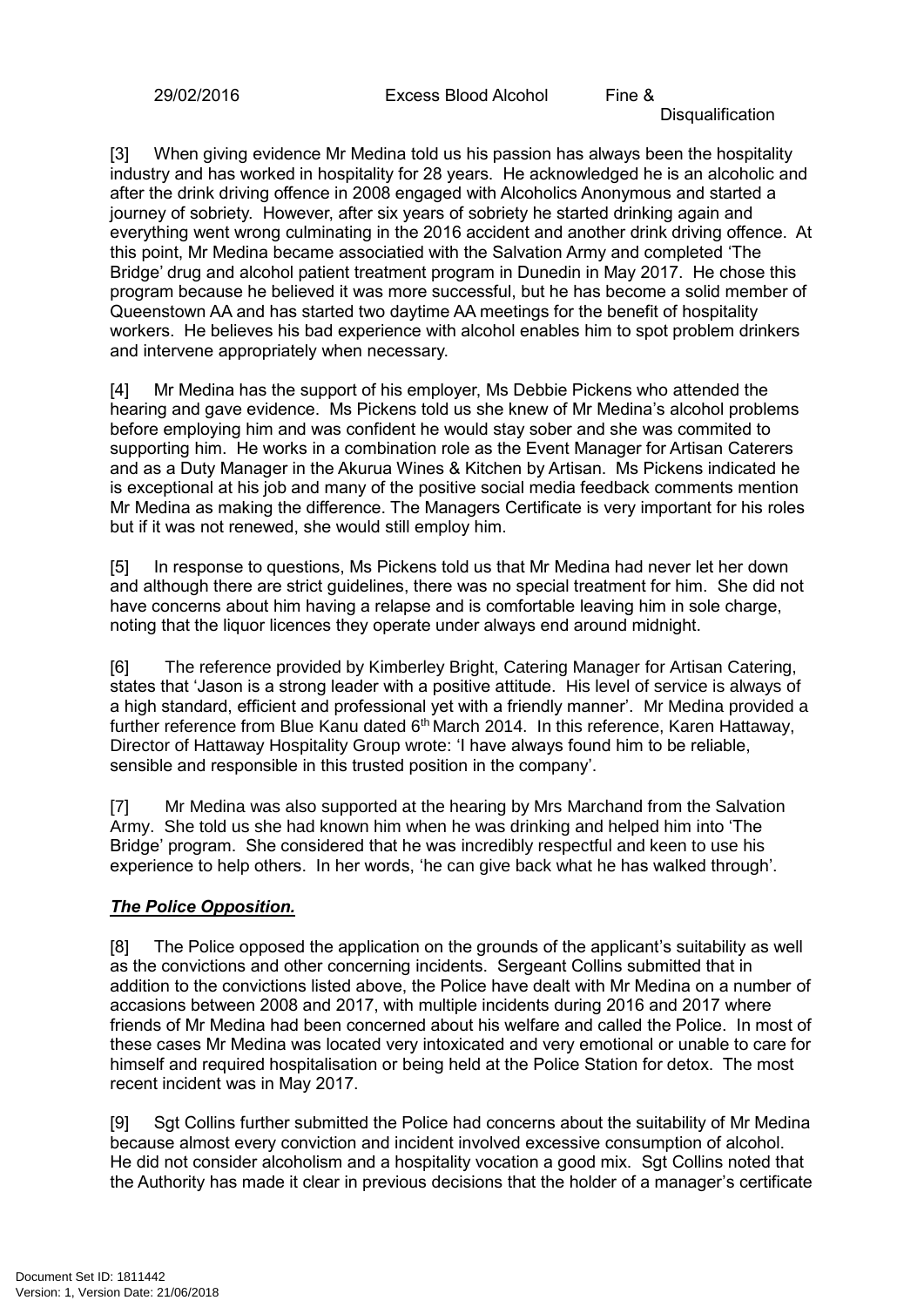now receives greater scrutiny, and character and reputation are closely examined by the Agencies. He provided reference to several decisions to support this postion.

[10] The Police acknowledged Mr Medina has some good references from his employers and there was never any issues regarding his cooperation or attitude when he was being dealt with by the Police. If he was to be granted a renewal of his Managers Certificate, Sgt Collins asked for it be for a truncated period to allow for further monitoring of his personal management around alcohol to ensure he is making better choices, and if necessary allow for reassessment of his right to hold a Managers Certificate.

## *The Licensing Inspector.*

[11] The Inspector submitted that there was some confusion with Mr Medina's employment record in the application but after further checks it was confirmed that he started working part time at Artisan Catering on the 13<sup>th</sup> February 2017 and full time from 18<sup>th</sup> August 2017.

[12] The criteria in s222 and s227 of the Act that must be considered and the applicant assessed against were highlighted by the Inspector and she suggested we would need to consider the fact that it was two years since the date of Mt Medina's last offence. She also noted that the Police did not apply for suspension of Mr Medina's Managers Certificate following the 2016 offence in Paihai.

[13] Due to these factors the Inspector suggested we may choose to grant the certificate for a truncated period or renew the certificate subject to Mr Medina agreeing to a voluntary suspension for an agreed period. Case law was provided to support these options.

## *The Committee's Decision and Reasons.*

[14] There are two main principles in this case. The first is that Parliament has placed the management of licensed premises on the shoulders of the managers. Pursuant to s.214 of the Act, a manager must be on duty at all times when alcohol is being sold or supplied to the public. Furthermore, a manager on duty is responsible for the compliance with and enforcement of the provisions of the Act and the conditions of the licence, as well as the conduct of the premises with the aim of contributing to the reduction of alcohol related harm. This places the manager as having a greater responsibility for the operation of the premises than the licensee. Nowhere is this principle better described than in the old decision of *Deejay Enterprises Limited* **LLA 531-532/97** in which the Authority stated:

*The guiding hand or hands-on operator of any company or the potential holder of a General Manager's Certificate now receive greater scrutiny from both the Police and other reporting agencies. Character and reputation are closely examined. The law and human desires of patrons frequently tug in different directions. The Police cannot be everywhere. Little but a licensee's or manager's character and suitability may stand between upholding the law and turning a blind eye. Self imposed standards in accordance with the law must be set by licensees and holders of General Manager's Certificates who control and manage licensed premises.*

[15] The second principle is that in the majority of cases the majority of applicants will reach a stage where they can show that they have learnt the lesson from the past and can be relied upon in the future. The Committee has a balancing exercise to perform. It must set a time during which an applicant can show that he or she is now suitable to manage the premises. Factors to be taken into account include the age, maturity and character of an applicant, details of the offending and the penalties imposed, the type of premises to be managed, and the applicant's commitment to the objects of the Act. It is our view that a Managers Certificate is a symbol of responsibility and competence. As long as standards are kept high, then the value of the certificate will not be diminished.